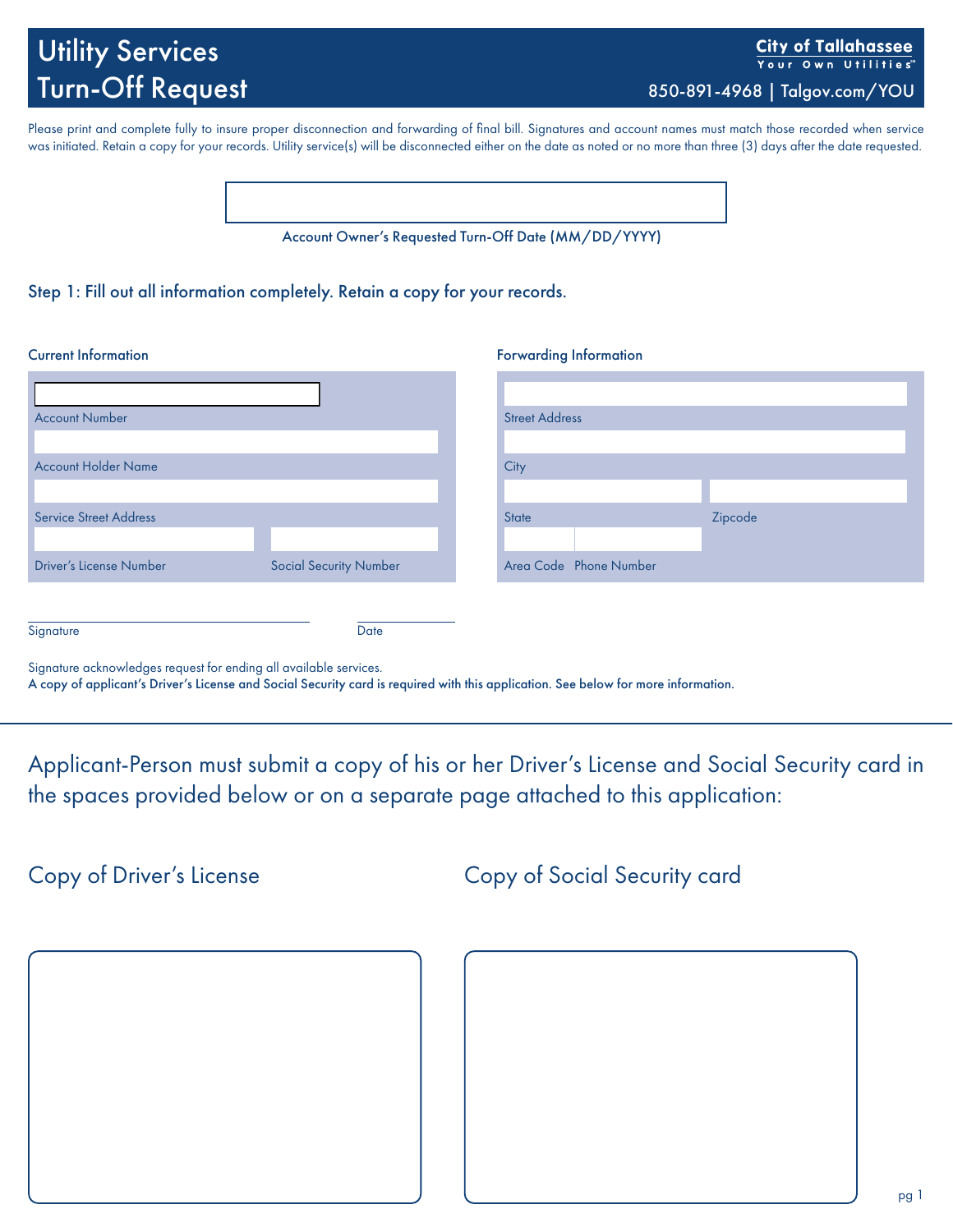## Terms and Conditions

- 1. This Contract is entered into by the City of Tallahassee ("City") and the person or entity identified in Step 1 ("Applicant") and is effective on the date of execution or submission by the Applicant.
- 2. City agrees to furnish utilities services as available at the Address for New Utility Service ("Service Address"), and Applicant agrees to promptly pay for all such services and all other fees and assessments for which Applicant may be billed, including, without limitation, solid waste collection and disposal rates and charges, fire services assessments or fees, and stormwater management system user fees. Where fire services charges are a special assessment as to the property, the Applicant agrees to pay such assessments due to Applicant's use and enjoyment of the property.
- 3. Applicant agrees to comply with all applicable provisions of Chapter 21, and Chapter 8, Article III, City of Tallahassee Code.
- 4. Applicant understands and agrees that, in the event the charges and fees payable by Applicant in a billing period exceed the amount of Applicant's applicable security deposit, City may require, and Applicant shall pay, an increase in the amount of the security deposit. The need for and amount of such additional security deposit shall be subject to the reasonable discretion of the City.
- 5. If service to the Service Address is terminated by either Applicant or City and the Applicant's security deposit is inadequate to pay all amounts owed to the City, Applicant shall remain liable for payment of all such services, fees, and charges. Should the security deposit(s) exceed such amounts, the excess amount shall be refunded to Applicant in due course.
- 6. Applicant understands and agrees that a security deposit by Applicant for payment of services, charges, and fees at the Service Address may be applied by City for payment of bills for such services, charges, assessments, and fees incurred by Applicant with respect to another Service Address.
- 7. Applicant understands and agrees that a positive balance in one or more Applicant accounts can be applied by the City against any unpaid Applicant accounts.
- 8. Applicant understands and agrees that providing there is an unpaid balance due on Applicant's previous account(s) for utility service, said balance may be transferred to this Applicant account for immediate payment.
- 9. If this Contract is executed by an agent of Applicant, such agent agrees to be jointly and severally liable with Applicant for all amounts that may become due and payable under this Contract.
- 10. Should City incur any costs of collection of amounts that become due and payable under this Contract, including without limitation fees charged by a collection agency, reasonable attorneys' fees, court costs and other costs of litigation, Applicant hereby agrees to pay all such costs, as often as such costs may be incurred.
- 11. City collects and utilizes your Social Security Number ("SSN") for the following purposes: classification of accounts, customer identification and verification, customer billing and payment, and other lawful purposes necessary in conducting City business. (See Sec. 119.071(5), Fla. Stat.). The City may release your SSN to commercial entities as required by law. (See Sec. 119.071(5), Fla. Stat.).

#### 12. DISPUTE RESOLUTION - IT IS IMPORTANT FOR YOU TO READ THIS DISPUTE RESOLUTION SECTION CAREFULLY. THIS SECTION APPLIES TO ANY CLAIM INVOLVING APPLICANT'S UTILITY ACCOUNT(S) AT THE CITY, INCLUDING ACCOUNTS WHICH HAVE BEEN CLOSED. THIS SECTION WILL HAVE A SUBSTANTIAL IMPACT ON HOW LEGAL CLAIMS BETWEEN APPLICANT AND THE CITY ARE RESOLVED.

- a. CLAIM -- A "Claim" subject to this Dispute Resolution Section means any and all claims, disputes, or controversies between Applicant and the City arising from or relating in any way to this Contract or the rendition or billing for utility and other City services, including without limitation, fire service charges. "Claim" includes past, present, and future claims, as well as initial claims, counterclaims, crossclaims, third-party claims, interpleaders, and any other type of claim. "Claim" also includes any dispute regarding the validity, enforceability, applicability, or scope of this Dispute Resolution Section or any other part of the Contract.
- b. ARBITRATION; SMALL CLAIMS COURT APPLICANT AND THE CITY AGREE THAT ANY AND ALL CLAIMS WILL, AT THE ELECTION OF EITHER APPLICANT OR THE CITY, BE SETTLED BY INDIVIDUAL (NOT CLASS) BINDING ARBITRATION ADMINISTERED BY THE AMERICAN ARBITRATION ASSOCIATION ("AAA") IN ACCORDANCE WITH ITS APPLICABLE ARBITRATION RULES ("RULES"), AND JUDGMENT ON THE AWARD RENDERED BY THE ARBITRATOR MAY BE ENTERED IN ANY COURT HAVING JURISDICTION THEREOF. IN THE EVENT AAA CANNOT OR WILL NOT ADMINISTER A CLAIM AND THE PARTIES ARE NOT ABLE TO AGREE UPON AN ALTERNATIVE ARBITRATOR, AN ALTERNATIVE ARBITRATOR SHALL BE APPOINTED PURSUANT TO 9 U.S.C. § 5. APPLICANT AND CITY UNDERSTAND AND AGREE THAT IN ARBITRATION THEY WILL NOT HAVE THE RIGHT TO HAVE A COURT OR JURY DECIDE ANY CLAIM. MORE INFORMATION REGARDING ARBITRATION AND THE RULES IS AVAILABLE AT WWW.ADR.ORG.

NOTWITHSTANDING THE PRECEEDING PORTION OF THIS PROVISION, IF EITHER APPLICANT OR THE CITY HAS A CLAIM THAT IS WITHIN THE JURISDICTION OF THE SMALL CLAIMS COURT, THEN EITHER APPLICANT OR THE CITY MAY FILE ITS CLAIM IN SMALL CLAIMS COURT AND THE OTHER PARTY MAY NOT COMPEL ARBITRATION AT THE TRIAL LEVEL; HOWEVER, ANY APPEAL FROM THE DECISION OF A SMALL CLAIMS COURT SHALL BE SUBJECT TO THE ARBITRATION AGREEMENT SET FORTH ABOVE.

c. ARBITRATION PROCEDURES; APPLICABLE LAW - If Applicant or the City elects to arbitrate a Claim, the electing Party, in addition to complying with requirements of the Rules, must notify the other Party in writing. Notice to the City must be sent to City of Tallahassee, Attn: City Manager, 300 South Adams Street, Tallahassee, Florida 32301 ("Notice Address"). Notice to the Applicant must be sent to the most recent address for Applicant in City's records.